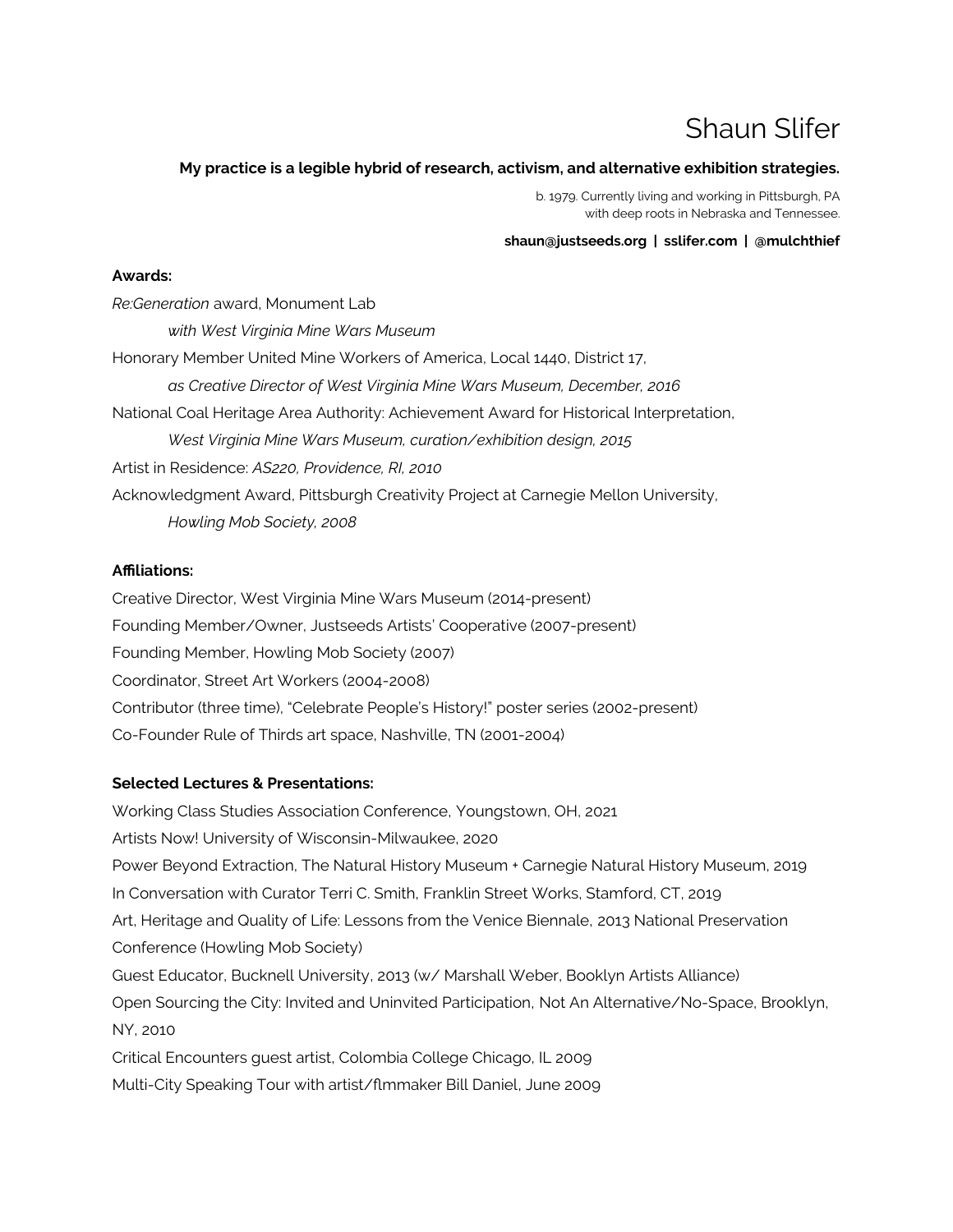Working Class Studies Association Conference, Pittsburgh PA 2009 Visible Memories Conference, Syracuse, NY 2008 Allied Media Conference, Detroit, MI 2008

#### **Selected Publications:**

*So Much To Be Angry About: Appalachian Movement Press and DIY Radical Publishing 1969-1979,* author, West Virginia University Press, Spring 2021 "So Much To Be Angry About: Appalachian Movement Press (1969-1979)" *Signal: A Journal of International Political Graphics and Culture,* issue #6, 2018 "Smashing Pennies to Protest Industrial Capitalism", *Hyperallergic*, Rachel Elizabeth Jones (July, 2017) "Museums From Below", *Souciant,* interview by Zach Furness, June, 2015 *A Guidebook of Alternative Nows* , essay with Mary Tremonte, *The Journal of Aesthetics and Protest Press,* 2012 *Firebrands: Activists You Didn't Learn About In School*, author, co-editor with Bec Young, Microcosm Publishing, 2010 *Proximity Magazine*, Howling Mob Society, Nicolas Lampert, January, 2009

#### **Education:**

Watkins College of Art and Design, Nashville, TN: Bachelors Degree in Fine Art, concentration in sculpture, December 2003

#### **Selected Group Exhibitions:**

#### **2021:**

"Fauna: an Anthropocene Penny Press" – Carnegie Natural History Museum, Pittsburgh, PA *(upcoming Dec.2021)*

"The Land Will Tell The Story: Beneath the Soil of Blair Mountain" – w/ Ethan Karnes, West Virginia Mine Wars Museum, online exhibit

"The Strike Was Broken: Redacted Historical Marker Rubbings" – University of Wisconsin Parkside, Kenosha, WI

#### **2020:**

West Virginia Mine Wars Museum: full design and build of new museum exhibition in new building, Matewan, WV

"Compass Roses: Maps by Artists" – curated by Nadine Wasserman & Renee Piechocki, Three Rivers Arts Festival, Pittsburgh, PA

"Make Ready for the Revolution!" online exhibition hosted by Zygote Press, Cleveland, OH